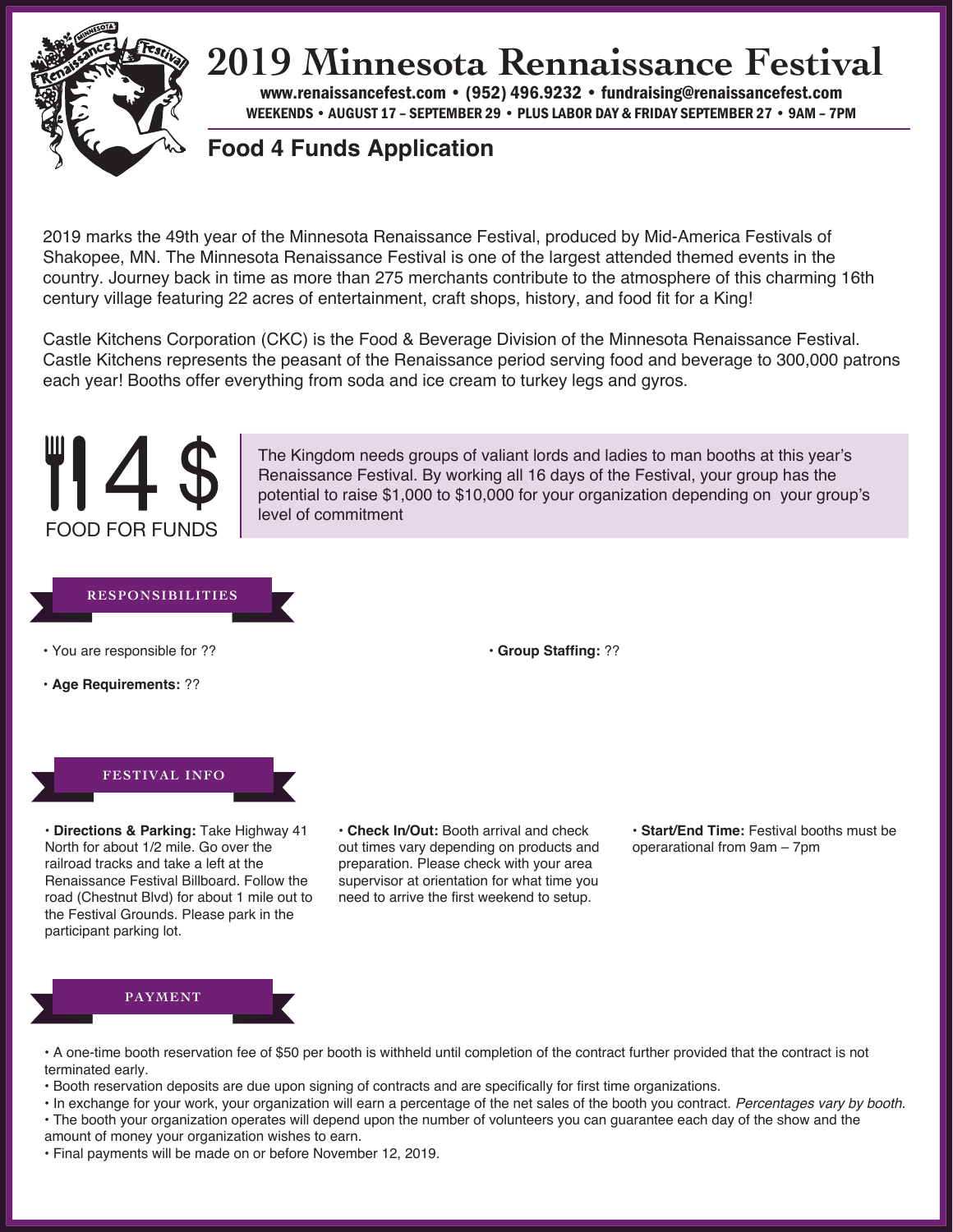

## **2019 Minnesota Rennaissance Festival**

www.renaissancefest.com • 952.698.9552 • fundraising@renaissancefest.com WEEKENDS • AUGUST 17 – SEPTEMBER 29 • PLUS LABOR DAY & FRIDAY SEPTEMBER 27 • 9AM – 7PM

### **Food 4 Funds Application**

#### **TRAINING**

- **Group Orientation:** (Date TBD) All Group Leaders
- **Alcohol Awareness Training:** (Date TBD) Alcohol Booths Only
- **Safety & Sanitation Summit:** (Date TBD) All Group Members

Your organization will learn specific booth operations during orientation & training. Booth procedures & recipes will be supplied and available in your booth. Please follow these procedures while producing the products for your booth

Revenue reports and booth accounting procedures will be reviewed and need to be followed to ensure inventory control, records of revenue, and payment to your organization

If the organization has multiple Booth Supervisors scheduled during the Festival at least one person must attend orientation and training sessions prior to working and be able to effectively train the Booth Supervisors working that couldn't make training.

## **SUPPLIES**

#### **• Supplies will be provided:**

Castle Kitchens provides everything for your organization to manage and operate one of our food and orbeverage booths for the entire run of the Fesival including:

- All Equipment
- All Food & Paper Products
- Booth Procedures
- Booth Accounting
- Opening Cash and Change
- Costumes
- Upper Management and Support
- Training
- **Your organization provides:**
- Volunteers for the run of the show
- Cooperation
- Enthusiasm
- Excellent Customer Service

### **COSTUMES & DRESS CODE**

**•** All organization members must be in costume while working in the booth.

- **•** We will loan you one and one half the maximum number of costumes needed to operate your booth
- Example: If you need 4 people to run your booth at the Festival, the costume shop will loan you 6 costumes.

**•** Health regulations require the wearing of a hat or headscarf in all food and beverage booths. Closed-toe, non-branded shoes must also be worn

**•** The Organization Coordinator needs to complete the Costume pick up procedure and return it to the Festival no later than **July 13, 2019!**

To expedite the review of your Fundraising Application, please email or mail your completed form to Stephanie Whipps, HR & Vendor Relations Director

Email: **fundraising@renaissancefest.com** Address: **Minnesota Renaissance Festival**

**ATTN: Stephanie Whipps 12364 Chestnut Blvd, Shakopee, MN 55379**